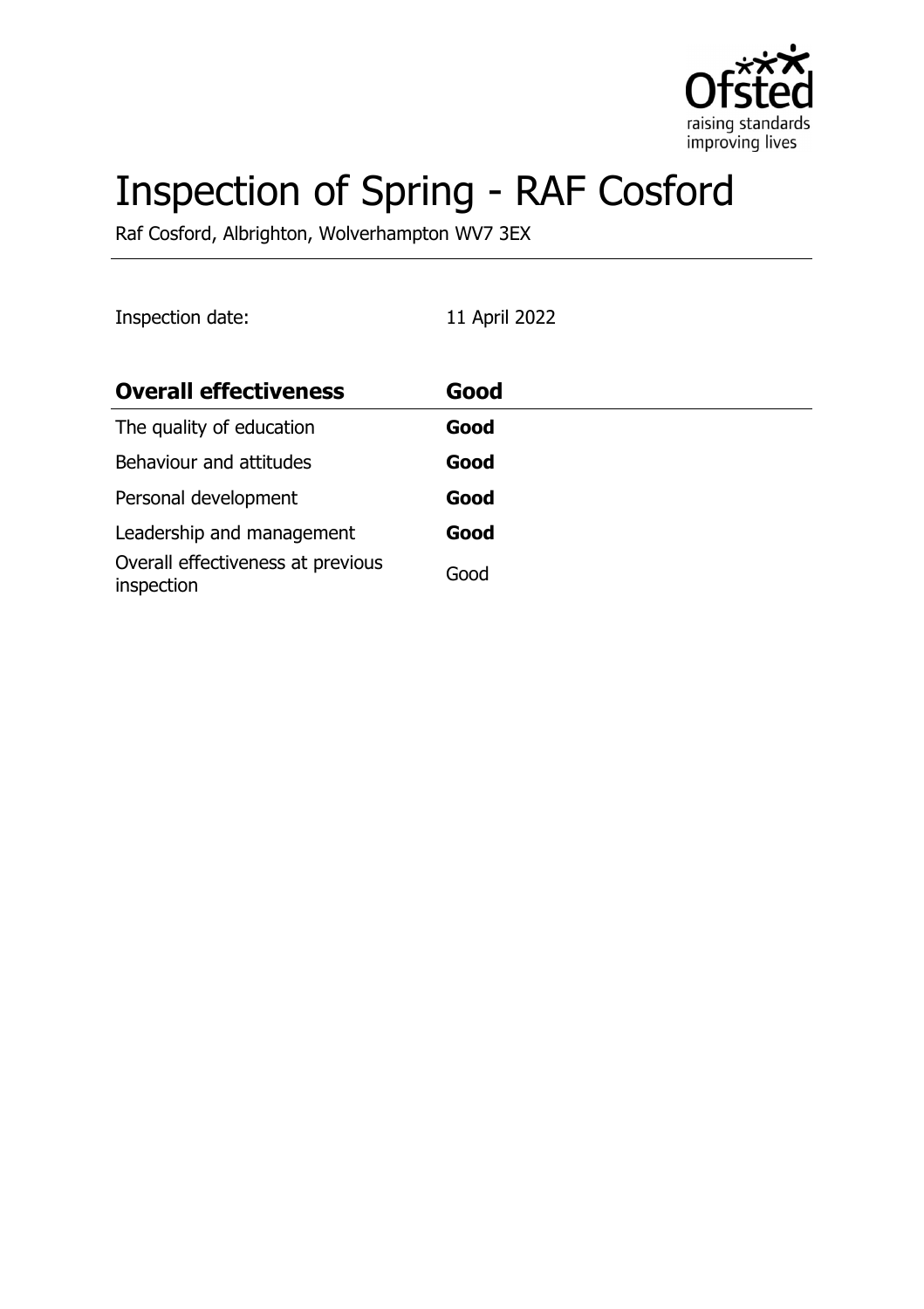

# **What is it like to attend this early years setting?**

#### **The provision is good**

Children are making good progress across the seven areas of learning. They play in a safe and welcoming environment. Staff know the children well as individuals. They observe children and assess their different stages of development. Children's learning builds well on what they have already achieved.

Children behave well and play cooperatively. They are confident and sociable. Friendships have formed among the pre-school children, and younger children play happily alongside others. Children learn to share and take turns. Staff build strong bonds with the children, and children's emotional security is initially addressed well because staff arrange a gradual settling-in period with parents. Transition arrangements are very good as babies and children progress through the nursery. Parents are kept well informed about their child's planned move and who the child's new key person will be. Children confidently decide whether to play indoors or outdoors and they choose and select toys for themselves.

Children are physically active every day. They gain confidence and skills while playing on large equipment that challenges them effectively. Older children learn to recognise potential risks while playing in the forest-school environment. Meals and snacks are healthy and nutritious, and mealtimes are treated as social occasions. Children's different dietary needs are known by the cook and all childcare staff, and they ensure that children are never at risk from food that it is unsafe for them to eat.

### **What does the early years setting do well and what does it need to do better?**

- $\blacksquare$  Staff challenge children effectively so that their learning builds on what they already know and can do. Children develop good skills that help them to be ready for the move on to the next stage in their education.
- $\blacksquare$  Staff ensure that children with special educational needs and/or disabilities receive the additional support that they need. They work effectively with parents and other professionals to ensure that children make as much progress as they can.
- Older children confidently express their views and opinions. The deputy manager identifies that some children needed additional support with their communication and language skills as a direct result of the COVID-19 pandemic. She describes how she expects staff to support children in developing language skills through their play and routines. However, at times, staff who care for younger children do not use the correct pronunciation of words and do not give the children time to think when questions are asked of them. This hinders the progress that some children make.
- $\blacksquare$  Staff organise activities that they know relate to children's emerging interests.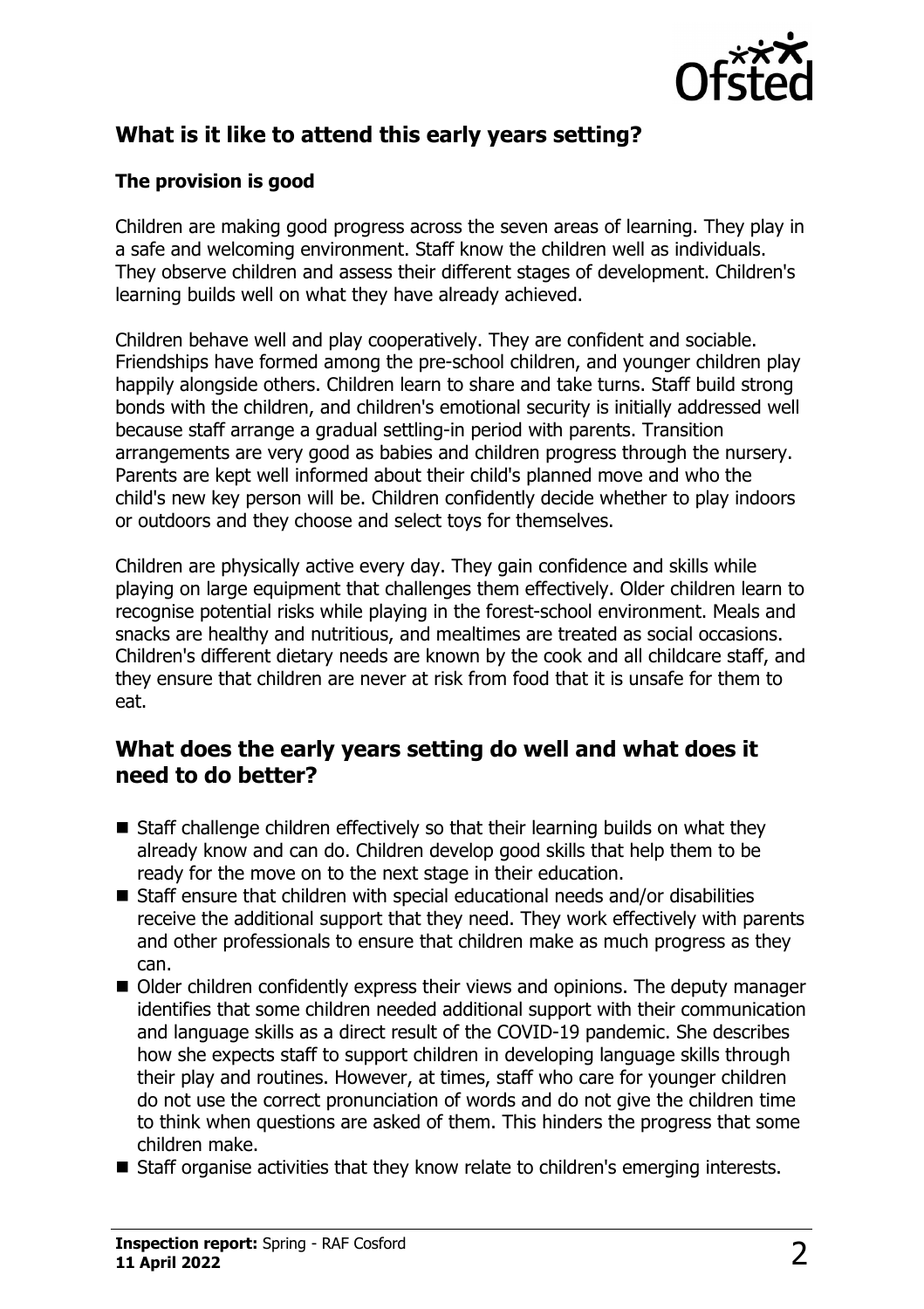

Young children have opportunities to play in mud, plant seeds and learn about the growing process. However, some of the planned adult-led activities for these children are not organised well enough so that they can get involved. This results in unnecessary waiting times and a lack of challenge to support their learning.

- Older children are thoroughly engaged while playing in the forest-school area. They collect magnifying glasses and small pots and then search for minibeasts. They are excited when successful in finding slugs, woodlice and worms. Children are keen to show staff and inspectors, and talk about what they have found.
- Policies and procedures are effective and inclusive for those children who attend. Staff support children's learning about traditions and communities beyond their own. They encourage children who speak English as an additional language to use their home language while also gaining language skills in English.
- $\blacksquare$  Staff support children in managing simple tasks for themselves and in developing self-care skills. For example, children learn to put on and take off their coats. Staff skilfully promote learning in other areas while children make decisions about what they want to eat at mealtimes. For example, older children use their good handling skills and cut and count the number of slices of banana that they want to eat at snack time.
- Staff manage behaviour effectively in accordance with children's different stages of development. Older children listen intently to safety rules and wait patiently for their turn to get dressed before getting involved in a new fencing activity. Staff understand that some very young children sometimes bite other children. They try to establish if there is any particular reason for this behaviour, such as frustration due to not yet having language skills. Staff look at books with the children that help them to learn that their mouths are not for biting.
- $\blacksquare$  Parents are happy with the progress their children are making. Staff work with them to help their children to settle. They engage parents in their children's development and learning in the setting and at home, and keep parents informed about their children's achievements and progress.

# **Safeguarding**

The arrangements for safeguarding are effective.

The manager and the deputy are the designated leads for safeguarding and they cascade the knowledge they gain from their training with the staff. Information is regularly shared at staff meetings through scenario discussions. Staff supplement their knowledge with the completion of online courses. They know the signs of abuse and neglect and the referral procedures to follow if they have a concern. Staff are aware of their responsibilities to prevent children being drawn into situations that may put them at risk. Procedures for recruitment and selection are robust in ensuring the suitability of staff. The premises are safe and secure so that children cannot leave unsupervised and unwanted visitors cannot gain access. Staff identify and successfully minimise potential risks indoors and outdoors.

# **What does the setting need to do to improve?**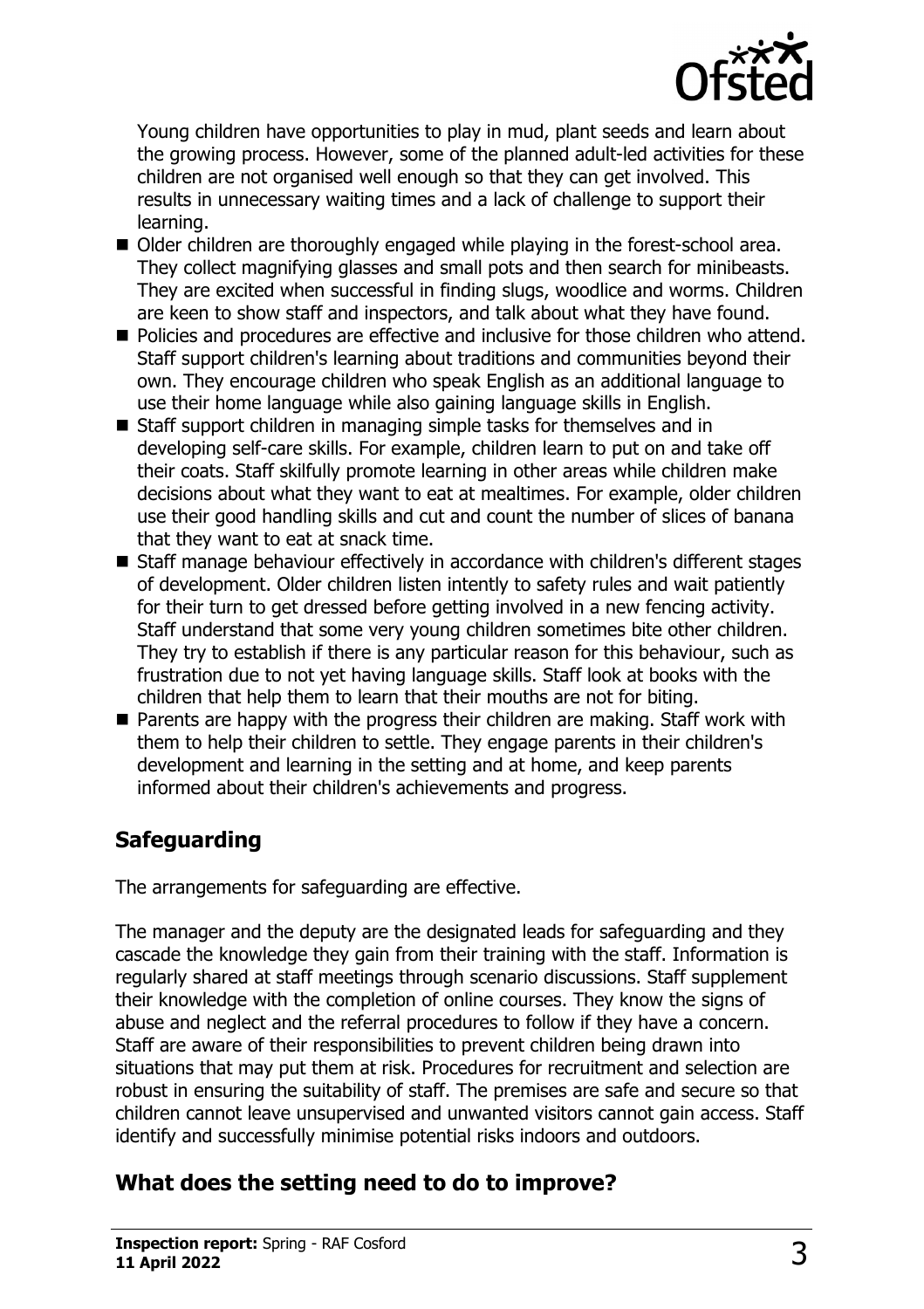

#### **To further improve the quality of the early years provision, the provider should:**

- improve the organisation of some adult-led activities to ensure every child's development is enhanced, and reduce waiting times for children during some of the planned activities
- $\blacksquare$  give young children more thinking time when questions are asked of them, and consistently use the correct pronunciation of words when engaging with children.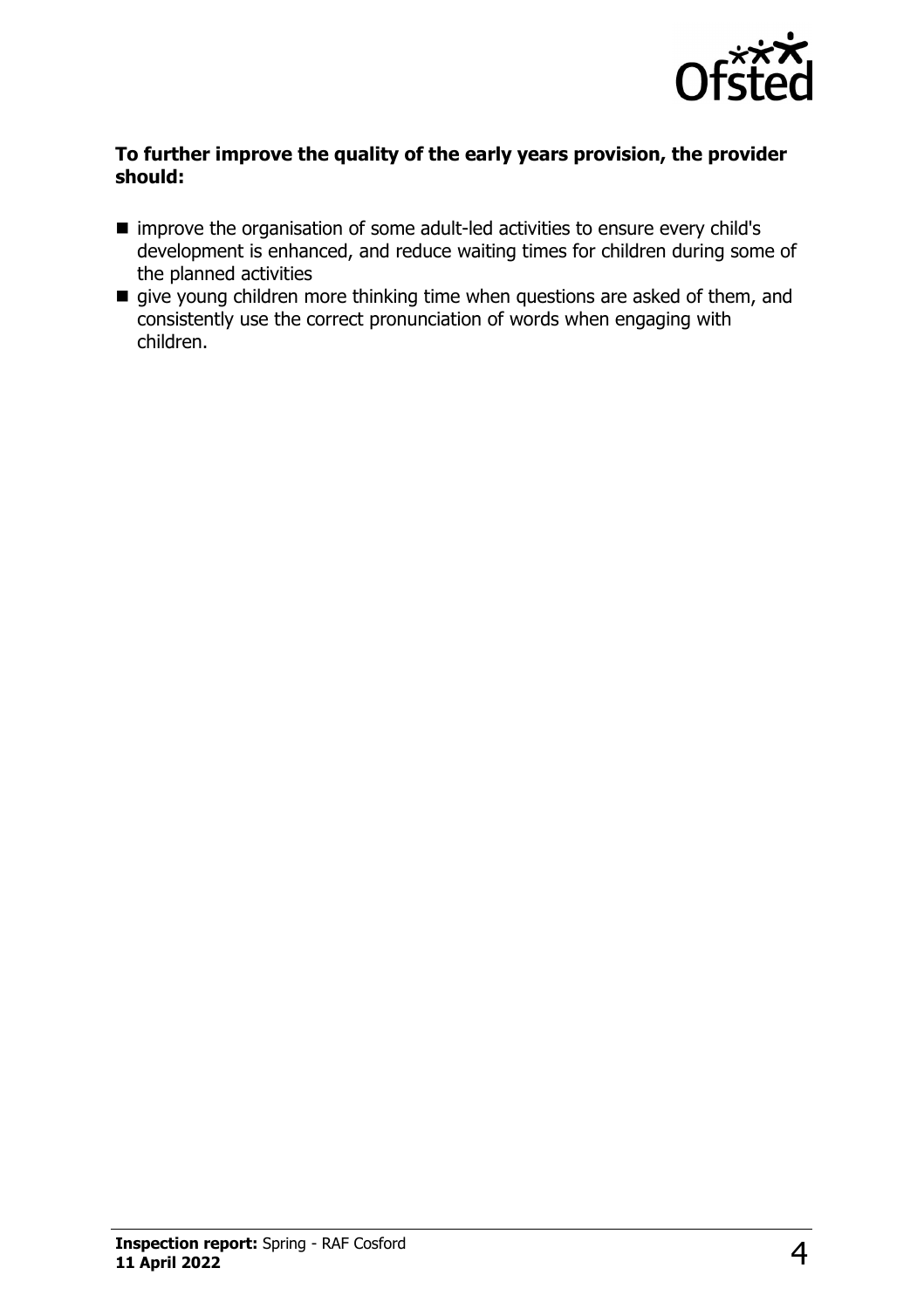

| <b>Setting details</b>                         |                                                                                      |
|------------------------------------------------|--------------------------------------------------------------------------------------|
| Unique reference number                        | EY539502                                                                             |
| <b>Local authority</b>                         | Shropshire                                                                           |
| <b>Inspection number</b>                       | 10229957                                                                             |
| <b>Type of provision</b>                       | Childcare on non-domestic premises                                                   |
| <b>Registers</b>                               | Early Years Register, Compulsory Childcare<br>Register, Voluntary Childcare Register |
| Day care type                                  | Full day care                                                                        |
| Age range of children at time of<br>inspection | 0 to 12                                                                              |
| <b>Total number of places</b>                  | 100                                                                                  |
| Number of children on roll                     | 127                                                                                  |
| Name of registered person                      | Action For Children Developments Ltd                                                 |
| Registered person unique<br>reference number   | RP539433                                                                             |
| <b>Telephone number</b>                        | 01902 377221                                                                         |
| Date of previous inspection                    | 22 February 2019                                                                     |

## **Information about this early years setting**

Spring - RAF Cosford registered in 2016 under the proprietorship of Action for Children. The nursery employs 24 members of childcare staff. Of these, 18 hold appropriate early years qualifications ranging from level 2 to level 6. Three staff hold qualified teacher status. The nursery opens Monday to Friday all year round. Sessions are from 7.30am until 6pm. The nursery provides funded early education for two-, three- and four-year-old children.

## **Information about this inspection**

## **Inspectors**

Jan Burnet Hayley Lapworth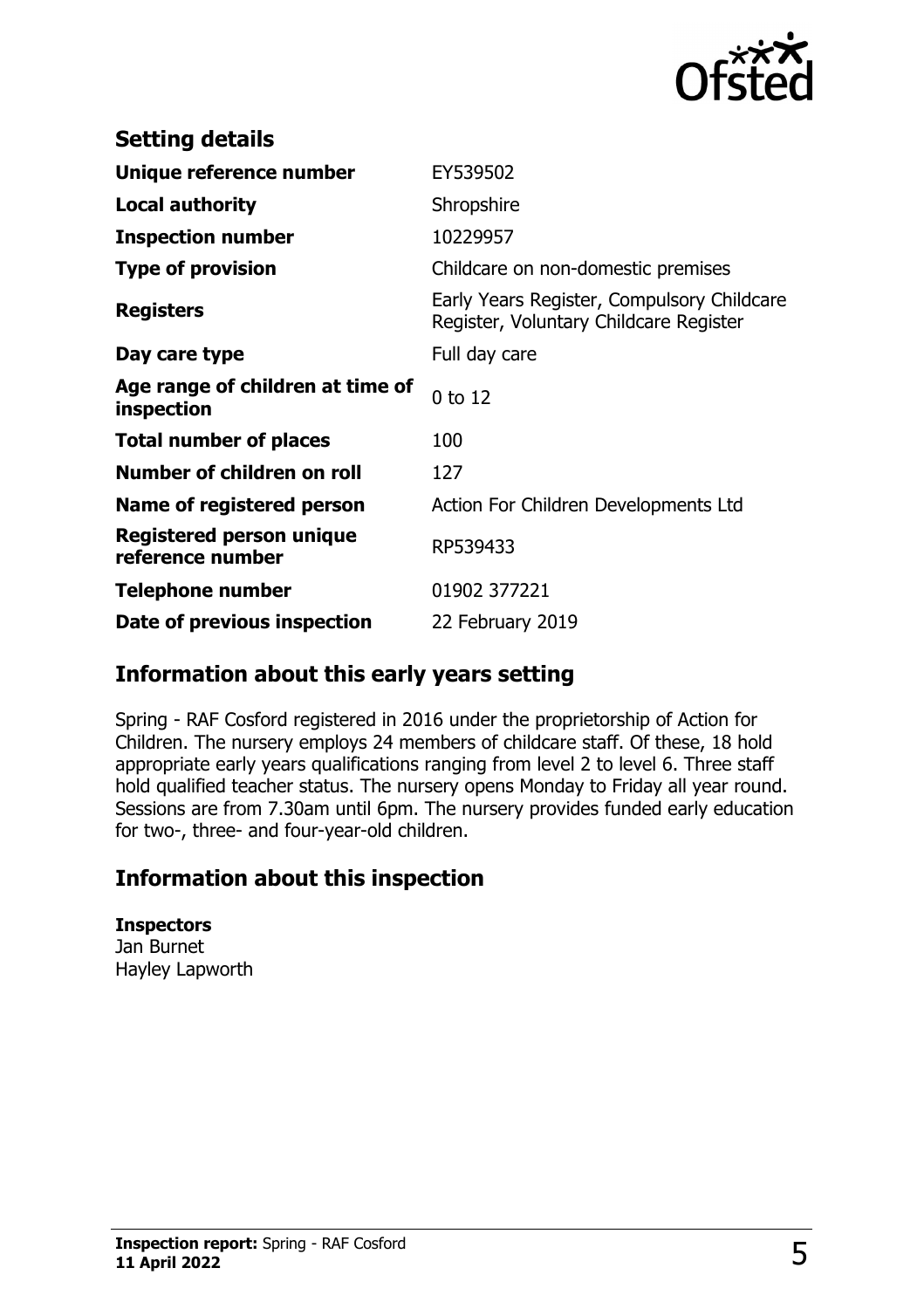

#### **Inspection activities**

- $\blacksquare$  This was the first routine inspection the provider received since the COVID-19 pandemic began. The inspectors discussed the impact of the pandemic with the provider and have taken that into account in their evaluation of the provider.
- The deputy manager and inspectors completed a learning walk together of all areas of the nursery. They discussed the early years curriculum and the safety and suitability of the premises.
- $\blacksquare$  Staff and children spoke with the inspectors during the inspection.
- $\blacksquare$  The inspectors observed the quality of education being provided indoors and outdoors, and assessed the impact that this was having on children's learning.
- $\blacksquare$  The inspectors carried out joint observations of group activities with the deputy manager.
- $\blacksquare$  The inspectors spoke with parents and took account of their views.

We carried out this inspection under sections 49 and 50 of the Childcare Act 2006 on the quality and standards of provision that is registered on the Early Years Register. The registered person must ensure that this provision complies with the statutory framework for children's learning, development and care, known as the early years foundation stage.

If you are not happy with the inspection or the report, you can [complain to Ofsted](http://www.gov.uk/complain-ofsted-report).